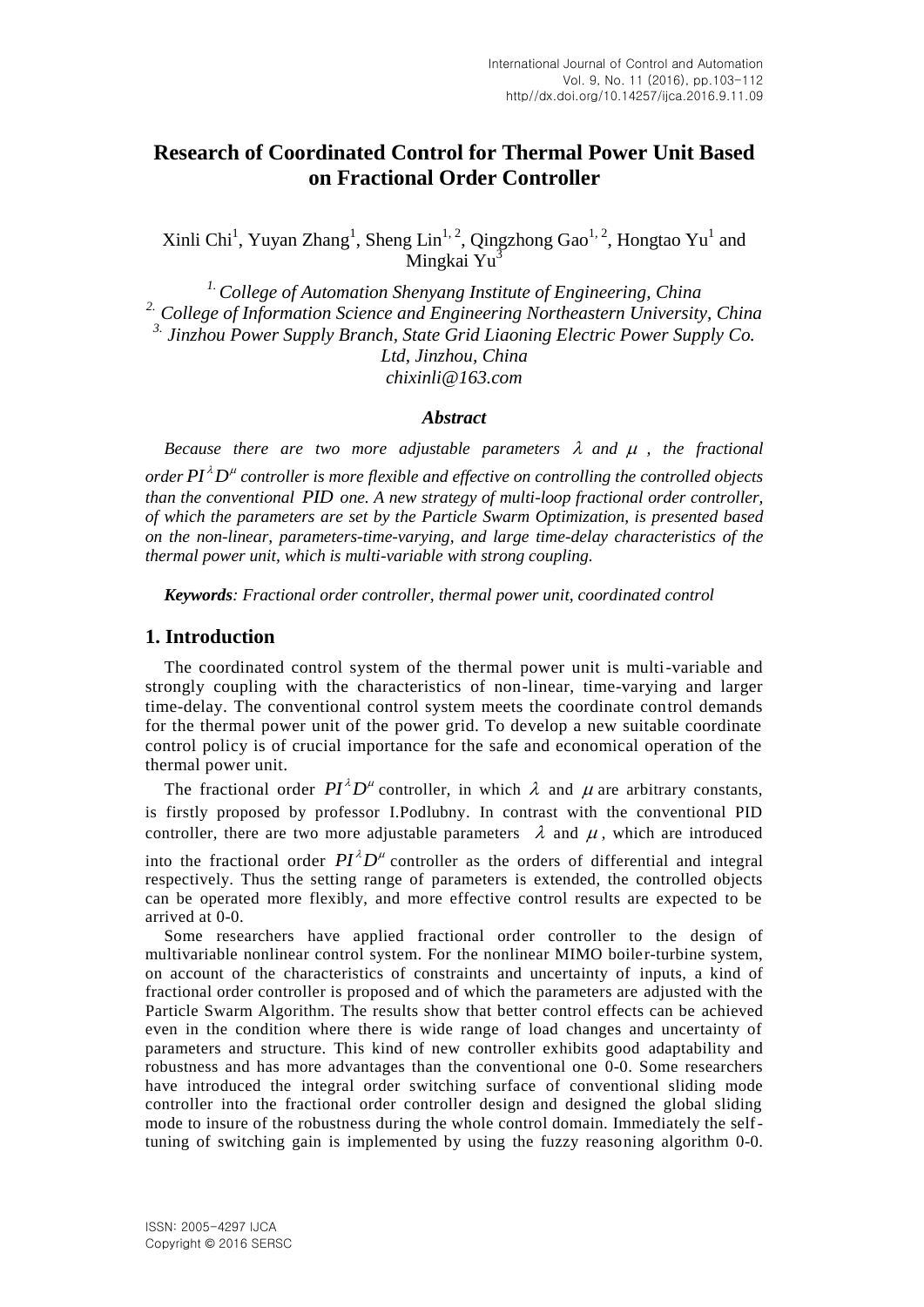Besides many other researchers have made further study of the relevant problems of fractional order controller and better control effects have been made [00.](#page-8-2)

From the above, the factional order controller has the unique advantage of large range of parameters adjustment. With this characteristic, the nonlinear property and the uncertainty of the parameters and construction of the boiler-turbine coordinated control system of the thermal power units can be overcome. The effect on the system cause the restriction of amplitude and speed of the actuator can be weaken. And then the capability of peak regulation and frequency adjustment of the power units can be improved significantly and the coordinated control level can be optimized.

## **2. The Fractional Order**  $PI^{\lambda}D^{\mu}$  **Controller**

#### **2.1. The Definition for Fractional Order Controller**

The basic operator of fractional order controller is  ${_aD_t^{\alpha}} f(t)$ , where t and a are the top and bottom limitations respectively, and  $\alpha$  is the order of differential. The Grunwald-Letnikov definition of fractional order differential is the most widely used one in the field of fractional order differential control. The  $\alpha$  order fractional calculus of a continuous derivative function  $f$  is<br>  ${}_{a}D_{t}^{\alpha}f(t) = \lim_{h \to 0} \frac{1}{\Gamma(\alpha)h^{\alpha}} \sum_{k=0}^{[(t-a)/h]} \frac{\Gamma(\alpha+k)}{\Gamma(k+1)} f(t - kh)$  (1

calculate the first derivative function 
$$
f
$$
 is

\n
$$
{}_{a}D_{t}^{\alpha}f(t) = \lim_{h \to 0} \frac{1}{\Gamma(\alpha)h^{\alpha}} \sum_{k=0}^{\left[\frac{(t-a)}{h}\right]} \frac{\Gamma(\alpha+k)}{\Gamma(k+1)} f(t-kh) \tag{1}
$$

where  $\Gamma(\Box)$  is the gamma function. This definition unifies the fractional differential and integral. It means that this is the fractional order differential in the case  $\alpha > 0$  or the fractional order integral in the case  $\alpha < 0$ . [(t-a)/h] denotes the rounding operation, h denotes the step size, t and a denote the top and bottom limitations of the integral respectively. By using the Laplace transform, we get the

fractional order 
$$
PI^{\lambda}D^{\mu}
$$
 controller as follows  
\n
$$
G_c(s) = K_P + \frac{K_I}{s^{\lambda}} + K_D s^{\mu}, (\lambda, \mu > 0)
$$
\n(2)

Where  $K_p$  is the proportional gain,  $K_p$  is the differential gain,  $\lambda$  is the integration order, and  $\mu$  is the differential order.

As shown in the construction of  $PI^{\lambda}D^{\mu}$  fractional order controller, with  $\lambda$ , the integral order on the horizontal, and  $\mu$ , the differential order on the vertical. The conventional integer order PI, PD and PID controller are only to be equivalent to several special points in a plane. The fractional order controller has a more flexible control construction than integer order ones.

The implementation procedure of the fractional order controller is described as follows:

The controlling term  $s^{\alpha}$  of fractional order can be approximately calculated in the concerned frequency band  $[\omega_b, \omega_h]$ .

$$
s^{\alpha} \approx K \prod_{k=-N}^{N} \frac{T_k's + 1}{T_k s + 1}
$$

where  $N$  is the approximation order.

$$
K = \left(\frac{\omega_h}{\omega_b}\right)^{\frac{\alpha}{2}}
$$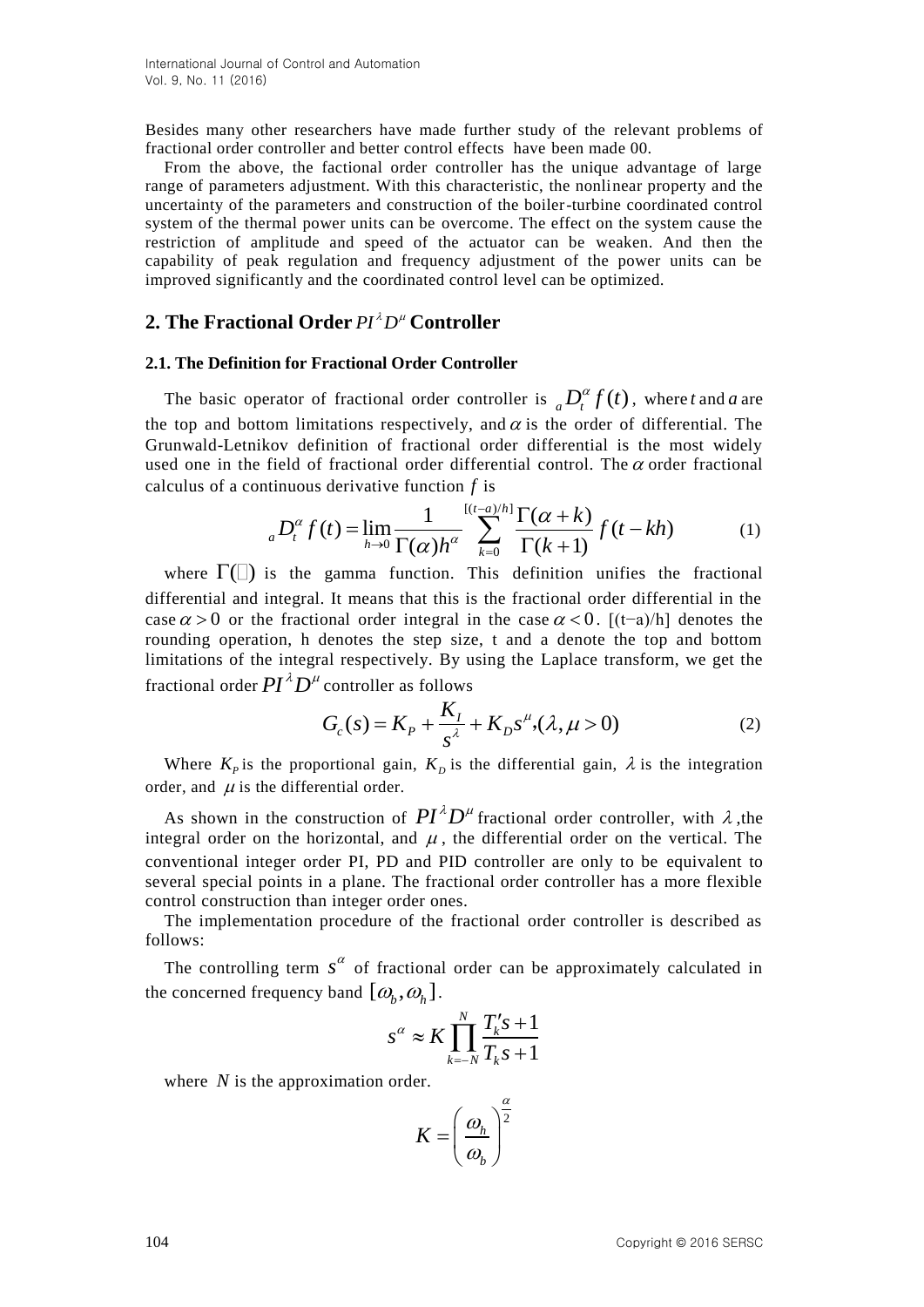$$
T_k' = \frac{1}{\omega_b} \left(\frac{\omega_b}{\omega_h}\right)^{\frac{k+N+\frac{1}{2}(1-\alpha)}{2N+1}}
$$

$$
T_k = \frac{1}{\omega_b} \left(\frac{\omega_b}{\omega_h}\right)^{\frac{k+N+\frac{1}{2}(1+\alpha)}{2N+1}}
$$

The differential equation for fractional order controller is as follows:  
\n
$$
G_c(t) = k_p + k_i D^{-\lambda} e(t) + k_d D^{\mu} e(t), (\lambda, \mu > 0)
$$
\n(3)

#### **2.2. Design of the Fractional Order Controller**

The fractional order system is infinite-dimensional. The fractional order controller should be approximated by using the finite differential equations. In this paper, the definition of Grunwald-Letnikov is used to discretize the fractional order  $PI^{\lambda}D^{\mu}$  controller. First, calculate the input error sequence  $e_m$ . Secondly, calculate the output sequence  $u_m$  of the controller by using the discrete equations. Finally, the fractional order controller will be digitized.

The concrete steps are as follows:

(1) Calculate the input sequence  $e_m$ 

First calculate the error  $e(t)$  between the ideal given value  $r(t)$  and the output  $y(t)$ , that is:

$$
e(t) = r(t) - y(t)
$$
\n<sup>(4)</sup>

Convert (4) to discrete sequence of the discrete time series  $t_m$ :

$$
e_m = r_m - y_m \tag{5}
$$

(2) calculate the outputs of the controller

By using the Grunwald-Letnikov definition of fractional order calculus, convert By using the Grunwald-Letnikov definition of fractional order cal<br>
(3)to discrete equations of the discrete time  $t_m$  (m=l,2,3,...):<br>  $u_m = k_p e_m + k_i h^2 \sum_{j=0}^m w_j^{(-\lambda)} e_{m-j} + k_d h^{-\mu} \sum_{j=0}^m w_j^{(\mu)} e_{m-j}$ 

$$
u_m = k_p e_m + k_i h^2 \sum_{j=0}^m w_j^{(-\lambda)} e_{m-j} + k_d h^{-\mu} \sum_{j=0}^m w_j^{(\mu)} e_{m-j}
$$
(6)

$$
w_0^{(\lambda)} = 1, w_j^{(\lambda)} = (1 - \frac{\lambda + 1}{j})w_{j-1}^{(\lambda)}
$$
(7)

Then put  $e_m$  and  $w_j^{\lambda}$  into(6), we can get the output value of the fractional order controller.

#### **2.3. Parameter Identification of the Fractional Order Controller**

For the fractional order system, the operator number, the order and the operator coefficients are all needed to be identified. This will increase the difficulties of the system identification of the fractional order model [0-](#page-8-3)[0.](#page-8-4)

The least square method and the maximum likelihood method are the two traditional ones applied to the system identification. The gradient information is needed when using the two methods. If the identification model is not differentiable or can not to be linearized, the application of the two methods will be limited. The Particle Swarm Optimization (PSO) algorithm based on swarm intelligence theory provides an effective way to solve the similar problems. When using the Particle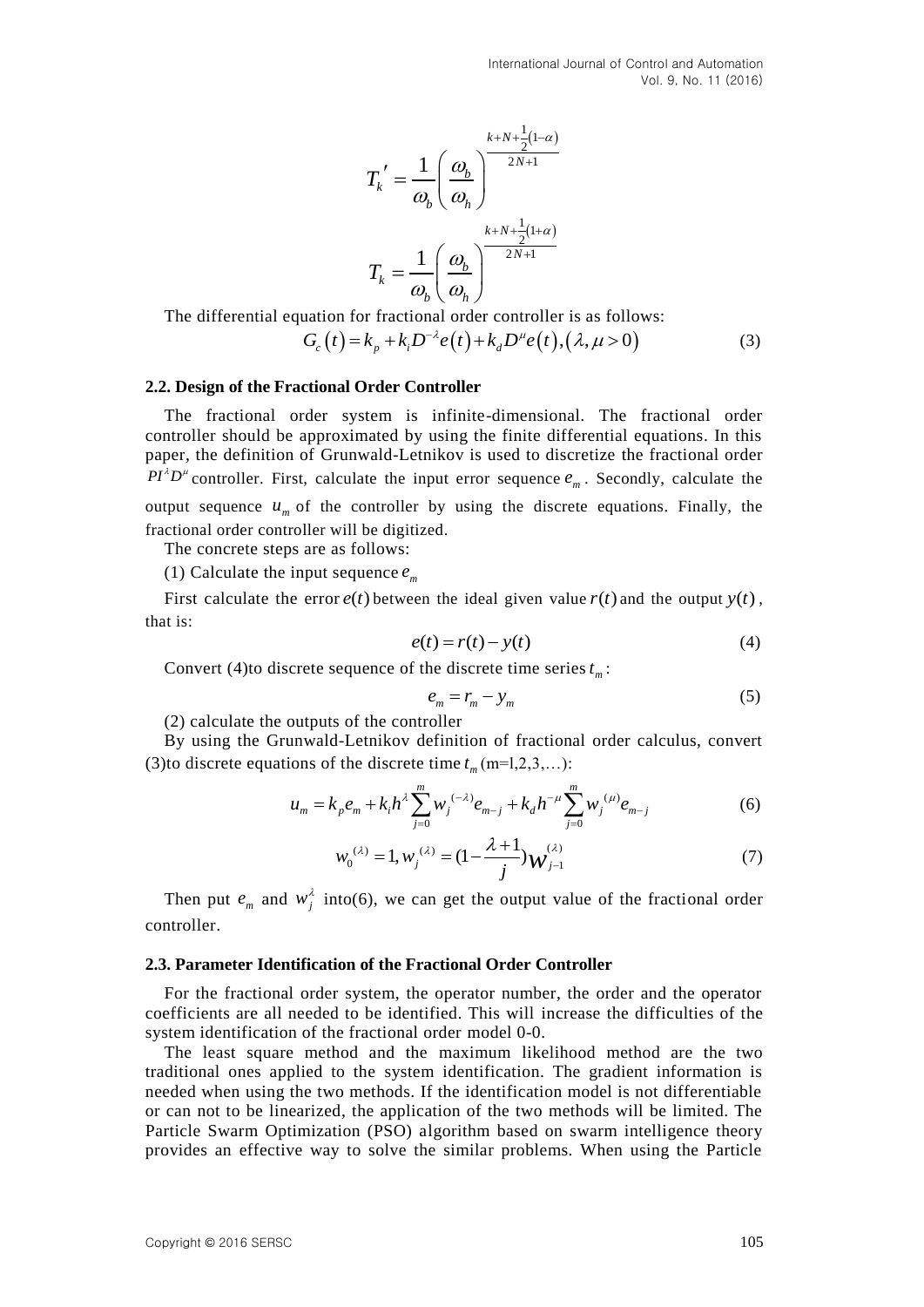Swarm Optimization algorithm, no other information is needed except for the fitness function, and this simplifies the system identification procedure.

For the Particle Swarm Optimization algorithm, every solution is regarded as a particle which has a fitness value. Similar to the other evolutionary algorithms, the solution space is initialized as a group of random data, and the optimal solution is obtained through the generation updated.

Provided that there are *m* particles in a three-dimensional searching space, and the particle  $i(i=1,2,...,m)$  is located at  $X_i=(x_{i1},x_{i2},...,x_{iN})$  in space. Put *Xi* into the objective function, we can calculate the fitness value of particle  $i(i=1,2,...,m)$ . The *Xi* can be measured according to the fitness value. The optimal position for particle *i* is donated as  $P_i=(p_{i1},p_{i2},\cdots,p_{iN})$ , and the corresponding fitness value is known as particle best value *Pbest*. As for the minimization problem, the smaller the objective function value is, the more the corresponding fitness value is.

Supposed that the objective function is denoted as  $f(x)$ , the best position coordinates for particle *i* can be calculated by using the following formulas<br>  $P(t+1) = \begin{cases} P_i(t) & f(X_i(t+1) \ge f(P_i(t)) \end{cases}$ 

*i* can be calculated by using the following formulas  
\n
$$
P_i(t+1) = \begin{cases} P_i(t) & f(X_i(t+1) \ge f(P_i(t)) \\ X_i(t+1) & f(X_i(t+1) \le f(P_i(t)) \end{cases}
$$
\n(8)

in which  $t$  denotes the  $t-th$  generation.

The best position for the particles is denoted as *Pg=(pg1,pg2,…,pgN)*, and the corresponding fitness value is called the globally optimal solution denoted as *gbest*,, then The best position for the particles is denoted as  $Pg=(pg1,pg2,...,pgN)$ , are<br>sponding fitness value is called the globally optimal solution denoted a<br>n<br> $P_g(t) \in \{P_0(t), P_1(t), ..., P_m(t)\} | f(P_g(t)) = \min \{f(P_0(t), f(P_1(t), ..., f(P_m(t)))\}$ 

$$
P_g(t) \in \{P_0(t), P_1(t), ..., P_m(t)\} \Big| f(P_g(t)) = \min \{ f(P_0(t), f(P_1(t), ..., f(P_m(t))) \tag{9} \}
$$

The searching velocity of particle *i* is denoted as  $V_i=(v_{i1},v_{i2},\dots,v_{iN})$ , and the velocity and position of the particle can be obtained according to the following equations ocity of particle *i* is denoted as  $V_i=(v_{i1}, v_{i2}, \dots, v_{iN})$ , and<br>article can be obtained according to the following equa<br> $v_{in}(t+1) = \omega v_{in}(t) + c_1 r_1 (p_{in} - x_{in}) + c_2 r_2 (p_{gn} - x_{in})$ 

$$
v_{in}(t+1) = \omega v_{in}(t) + c_1 r_1 (p_{in} - x_{in}) + c_2 r_2 (p_{gn} - x_{in})
$$
  

$$
x_{in}(t+1) = x_{in}(t) + v_{in}(t+1)
$$
 (10)

in which  $i=1,2,\dots,m,n=1,2,\dots,N$ ,  $\omega$  is the inertia factor,  $c_1$  and  $c_2$  are both learning factors of which  $c_1$  is used to adjust the step length when the particle approaches its best position and  $c_2$  is used to adjust the step length when the particle approaches the best global position.  $r_1$  and  $r_2$  are two independent numbers in the interval [0,1),  $x_{in} \in$ [*xminn*, *xmaxn*] determines the value range of the particle according to the actual conditions,  $v_{in} \in [-v_{maxn}, v_{maxn}]$ , the maximum value of one forward step  $v_{maxn}$  is determined based on the length of the taking value interval.

The flow chart of Particle Swarm Algorithm is shown in [Figure 1](#page-4-0).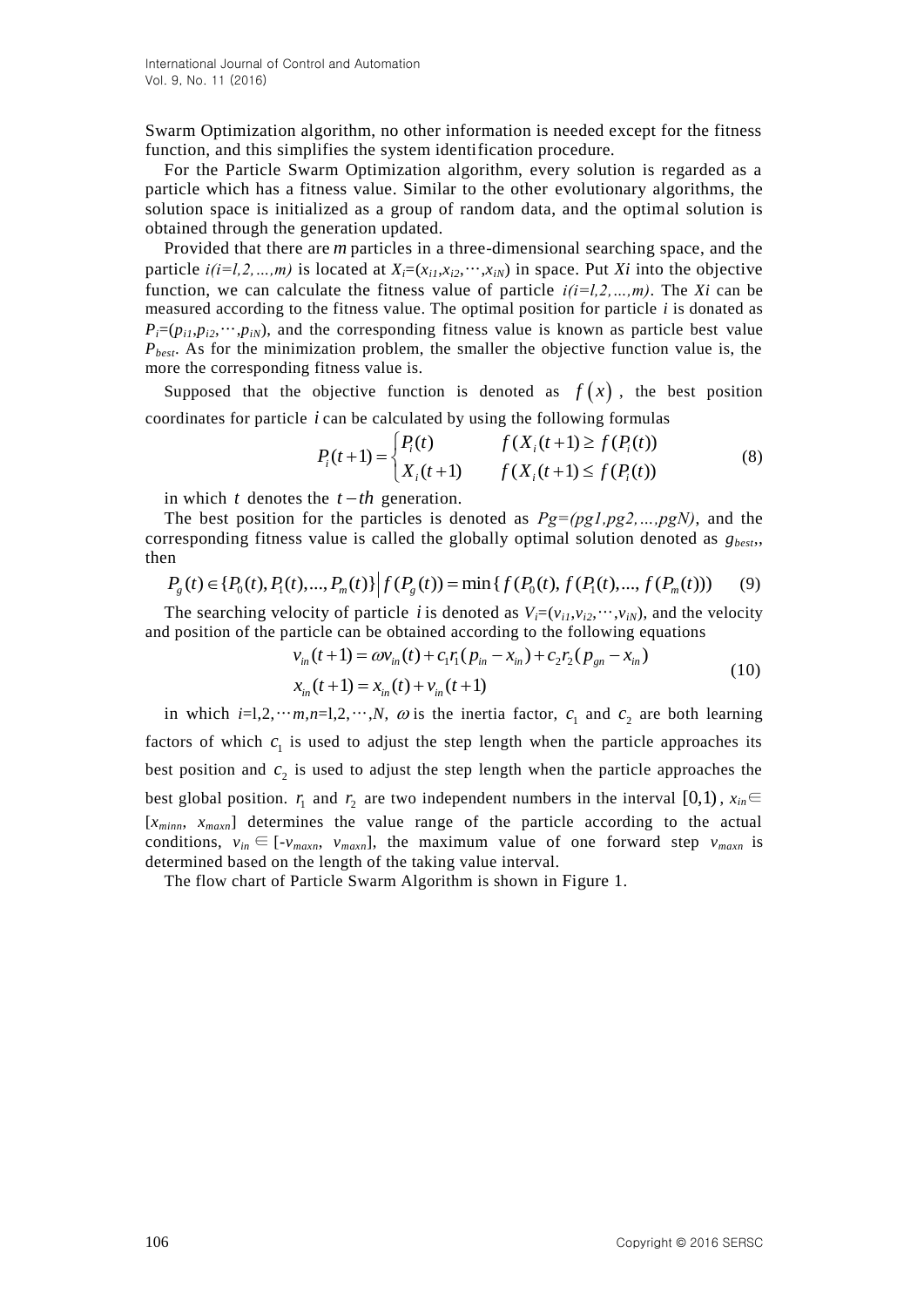

**Figure 1. Flow Chart of PSO Algorithm**

## <span id="page-4-0"></span>**3. Turbine-Boiler Coordinated Control System based on Fractional Order Controller**

#### **3.1. System Description**

The coordinated control system is designed based on the boiler turbine dynamic models, one of which modeled by Astrom and described as third-order non-linear differential equations is adopted in this paper, of thermal power plant. The equations are given as follow[s00:](#page-8-5)

$$
p_b = -0.0018u_1 p_b^{9/8} + 0.9u_b - 0.15u_w
$$
 (11)

$$
P = (0.073u_t - 0.016)p_b^{9/8} - 0.1P
$$
 (12)

$$
\rho_f = [141u_w - (1.1u_t - 0.197)\,p_b]/85\tag{13}
$$

$$
\rho_f = [141u_w - (1.1u_t - 0.197)\rho_b]/85
$$
\n
$$
L = 0.05(0.13073\rho_f + 100\alpha_{cs} + q_e/9 - 67.975)
$$
\n(14)

$$
L = 0.05(0.13073\rho_f + 100\alpha_{cs} + q_e/9 - 67.975)
$$
(14)  

$$
\alpha_{cs} = \frac{(1 - 0.001538\rho_f)(0.8p_b - 25.6)}{\rho_f(1.0394 - 0.0012304p_b)}
$$
(15)  

$$
q_e = (0.854u_t - 0.147)p_b + 45.59u_b - 2.54u_w - 2.096
$$

$$
q_e = (0.854u_t - 0.147)p_b + 45.59u_b - 2.54u_w - 2.096
$$
 (16)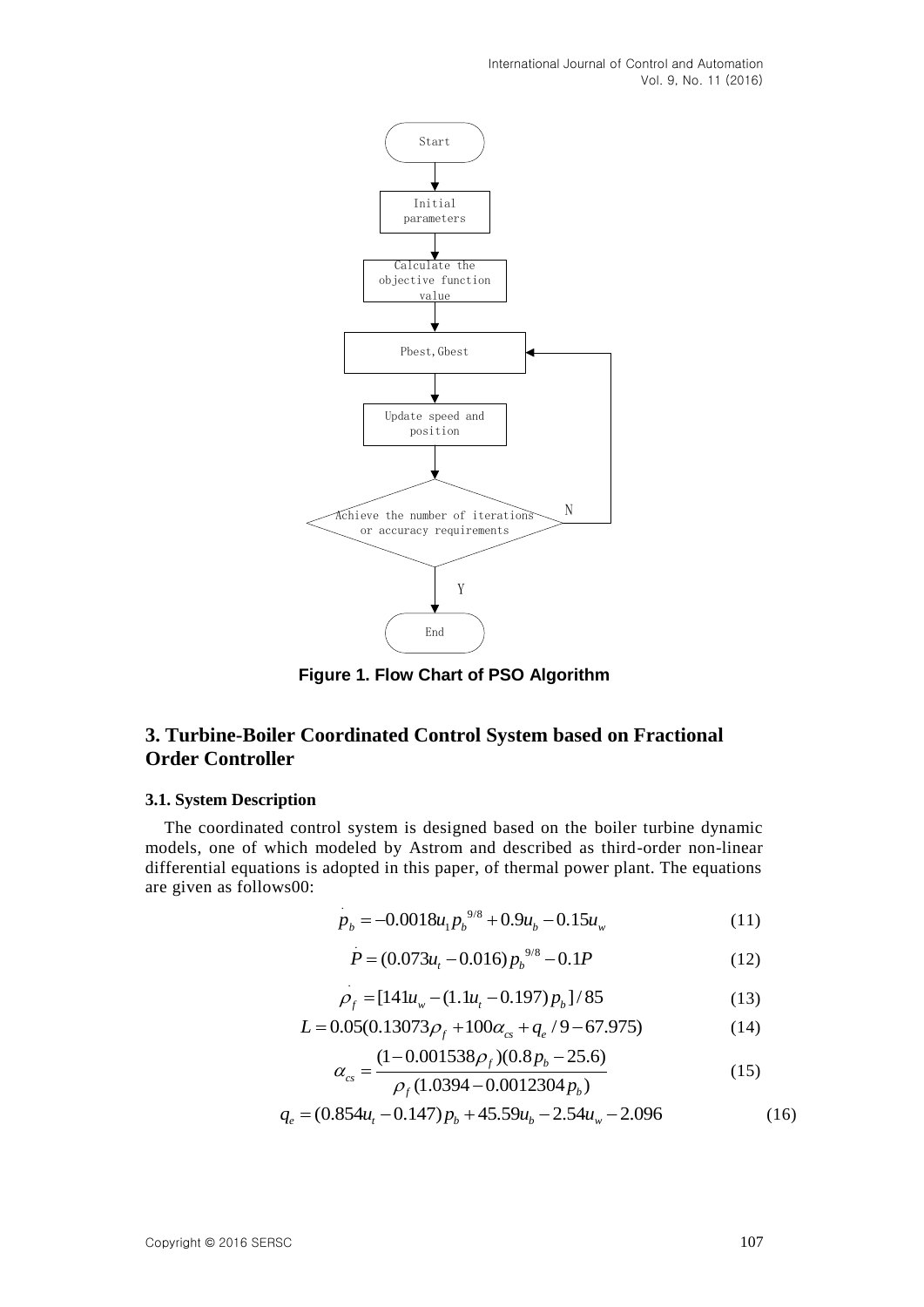where  $p_b$  is drum pressure,  $kg/cm^2$ . *P* is the unit load, MW.  $\rho_f$  is the liquid density in drum,  $kg/cm^2$ .  $u_t$ ,  $u_b$ ,  $u_w$  are the main steam value, the fuel governing valve and the water supply valve respectively. L is the drum water level,  $m \cdot \alpha_{cs}$  is the factor of merit of steam.  $q_e$  is the mass flux of steam,  $kg/s$ .

Limited by the amplitude and the rate, the input signals are given as follow[s0:](#page-8-5)<br> $\left|0 \le u_b \le 1, \left|du_b / dt \right| \le 0.007 / s\right|$ 

$$
\begin{cases} 0 \le u_b \le 1, & |du_b / dt| \le 0.007 / s \\ 0 \le u_t \le 1, & -2 / s \le du_b / dt \le 0.02 / s \\ 0 \le u_w \le 1, & |du_b / dt| \le 0.05 / s \end{cases}
$$
(17)

It is showed that this is a typical 3-input and 3-output non-linear system with strong variable coupling. The system must be controlled in order that the output power can respond as fast as the load of power grid changes, the drum pressure fluctuations can be limited in the allowance range, and the water level can be kept constant.

#### **3.2. Design Method**

The boiler turbine coordinated control system is shown in the inset of [Figure 2.](#page-5-0)



#### <span id="page-5-0"></span>**Figure 2. Structure Diagram for Boiler Turbine Coordinated Control System**

As shown in [Figure 2,](#page-5-0) the fractional order controllers  $PI^{\lambda 1}D^{\mu 1}$ ,  $PI^{\lambda 2}D^{\mu 2}$  and  $PI^{\lambda 3}D^{\mu 3}$  control the drum pressure  $p_b$ , the power P and the drum water level L by manipulating  $u_t$ ,  $u_b$  and  $u_w$ , respectively.  $p_{b0}$ ,  $P_0$  and  $L_0$  are the corresponding set values, respectively. The main role of the boiler-turbine coordinated control system is to insure that the output power of the units can respond to the change in load of the power grid. The thermal inertia of the boiler is very great and the fuel regulation has a great lag. The adjustment of the main steam valve could change the input air quickly and the power in the meanwhile. To insure the rapidness of the power response, the power is manipulated with the main steam valve and the drum pressure is manipulated with the fuel valve. The drum water level is decided by the water supply valve, relatively independent.

#### **3.3. Engineering Application**

This control strategy is applied to the coal-fired units( $2\times330$ WM) of Yingkou thermal power plant of Yingkou power and heat Co. Ltd of China Huaneng. In order to obtain the assured following response characteristic and robust stability, the particle swarm optimization is used.

As shown in [Table 1](#page-6-0) there are three balance working points for the system.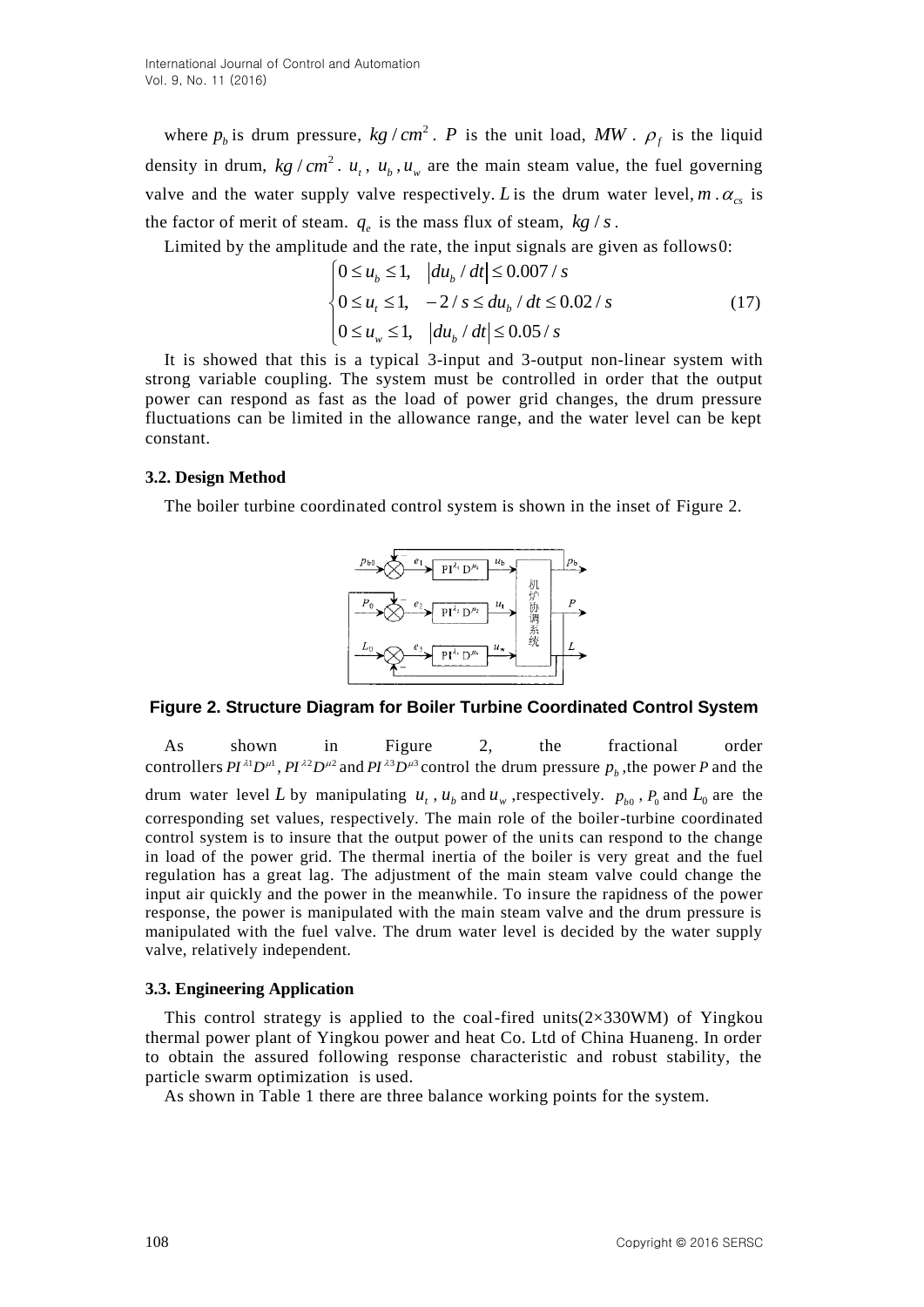| 系统参数                         | 工况点    |        |        |
|------------------------------|--------|--------|--------|
|                              |        | 2      | 3      |
| $p_{\rm b}/(\text{kg/cm}^2)$ | 86.40  | 108.00 | 129.60 |
| P/MW                         | 36.65  | 66.65  | 105.80 |
| $\rho_f/(kg/cm^3)$           | 342.4  | 427.2  | 513.6  |
| $u_{\rm b}$                  | 0.2090 | 0.3400 | 0.5046 |
| $u_{1}$                      | 0.5520 | 0.6900 | 0.8280 |
| $u_{\rm w}$                  | 0.2556 | 0.4360 | 0.6625 |

<span id="page-6-0"></span>**Table 1. Balance Point of Working Condition**

During the process of optimization the system firstly works at the point of No. 2. Then the drum pressure and the output power change gradually from the point of No. 2 to the one of No. 3. And the drum water level is kept constant during this process. The objective function is the weighted sum of integral of square error of all the control loops.

$$
J = w_1 \int_0^\infty e_1^2 dt + w_2 \int_0^\infty e_2^2 dt + w_3 \int_0^\infty e_3^2 dt
$$
 (18)

where  $e_1 = p_{bo} - p_b$ ,  $e_2 = P_0 - P$ , and  $e_3 = L_0 - L$ .  $w_1$ ,  $w_2$  and  $w_3$  are the weighted coefficients of the control loops, respectively. The relative importance of every output can be redistributed by using this method. The same weighted coefficient is set for all the control loops to make sure that they have the same importance. If it is necessary to make one of the control loops more important than the others, we should reselect the weighting coefficients of the loop to make sure that the parameter adjustment of this loop can be carried out well and fast.

The standard particle swarm optimization is used during the optimization process. The relevant parameters are assigned as follows: the population size is 30, the maximum number of iterations is 150. The optimization results are showed below:

$$
k_{p1} = 0.0091, k_{i1} = 0.0027, k_{d1} = 0.0046, \lambda_1 = 0.5114, \mu_1 = 0.0113;
$$
  
\n
$$
k_{p2} = 0.0103, k_{i2} = 0.0035, k_{d2} = 0.0004, \lambda_2 = 0.4946, \mu_2 = 0.4574;
$$
  
\n
$$
k_{p3} = 23.3322, k_{i3} = 0.0198, k_{d3} = 0.0005, \lambda_3 = 0.0623, \mu_3 = 0.0002.
$$

The effects for engineering application are shown in [Figure 3](#page-7-2) and [108.](#page-5-0) [Figure 3](#page-7-2) shows the random selected primary frequency modulation capability curve on August 21 of 2015 of No.1 unit of Yingkou thermal power plant of Yingkou power and heat Co. Ltd of China Huaneng, and [Figure 4](#page-7-3) shows the tracking capability curve of No.1 unit in the same period. This shows that satisfactory results can be obtained by using the fractional order  $PI^{\lambda}D^{\mu}$  controller, which exhibits perfect adaptability and robustness.

#### **4. Conclusion**

Conventional control strategy cannot meet the requirements of the power grid to the coordinated control of the unit plant because of the characteristics of nonlinearity, time-varying parameters and longtime delay accompanied with multivariables and strong coupling. In this paper, on the base of the analysis of the characteristics of fractional order controller, a new implementation of fractional order controller suitable for DCS is proposed by marvelous treatment.

With the new control method, the practical results show that the capability of participating the frequency and peak load modulation of power grid is enhanced, the regulatory quality of the primary parameters of the unit plant is improved, the stability and economy of unit operation are both improved, and technical advantage is supplied for market competition and bidding for accessing to networks.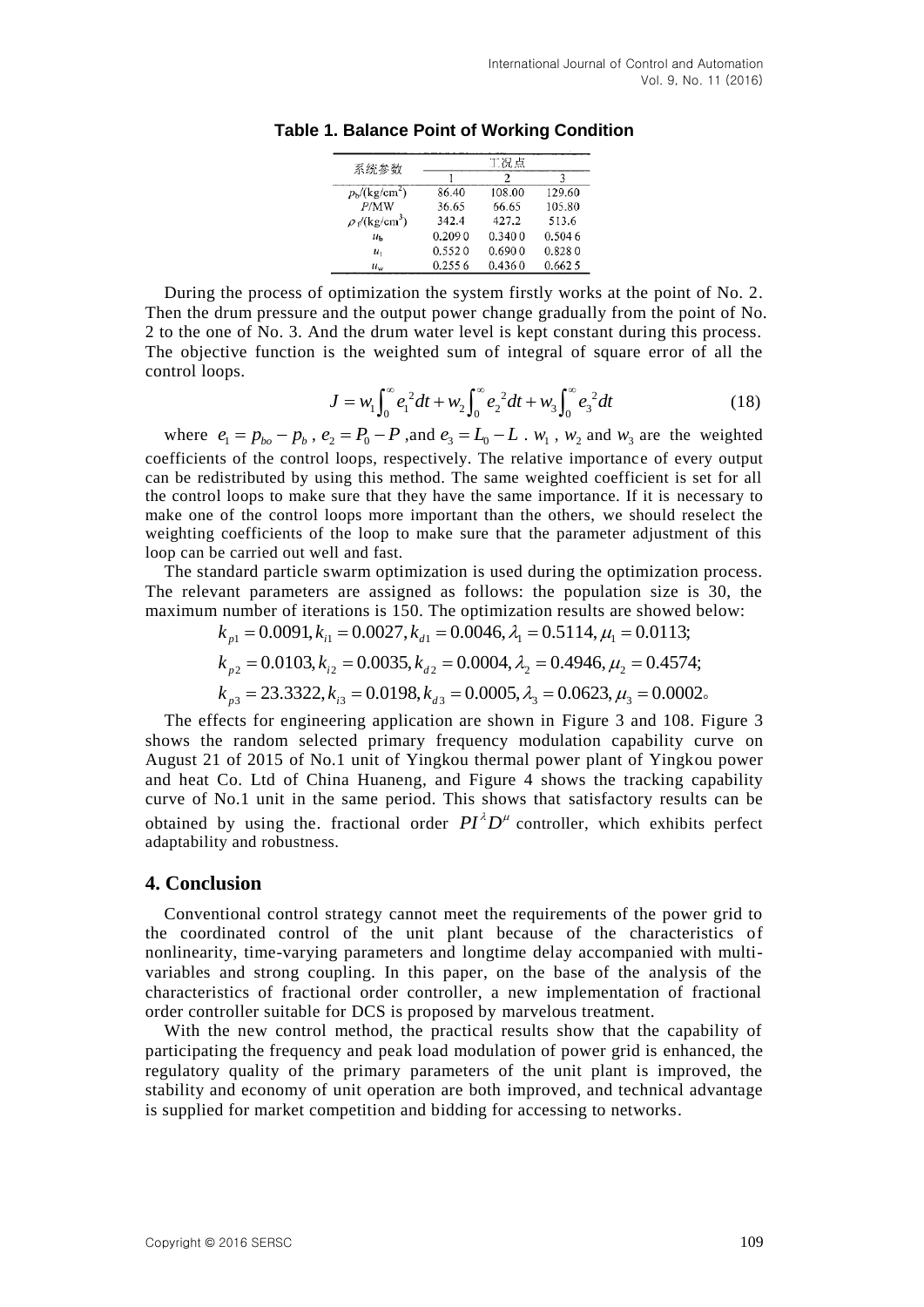

<span id="page-7-2"></span>**Figure 3. Primary Frequency Modulation Capability Curve of No.1 Unit of Yingkou Thermal Power Plant of Yingkou Power and Heat Co. Ltd of China Huaneng**



<span id="page-7-3"></span>**Figure 4. Tracking Capability Curve of No.1 Unit of Yingkou Thermal Power Plant of Yingkou Power and Heat Co. Ltd of China Huaneng**

#### **Acknowledgement**

This work was supported in part by the National Natural Science Foundation of China under Grant 61372195, 61304069 and 61371200, Science & Technology Research of Liaoning Provincial under Grant No. L2014530, L2015366 and L2015367.

### **References**

- <span id="page-7-0"></span>[1] I. Podlubny, "Fractional-order systems and PI/sup/spl lambda//D/sup/spl mu//-controllers", Automatic Control, IEEE Transactions on, vol. 44, no. 208, **(1999)**.
- [2] I. Podlubny, I. Petraš and B. M. Vinagre, "Analogue realizations of fractional-order controllers", Nonlinear dynamics, vol. 29, no. 281, **(2002)**.
- <span id="page-7-1"></span>[3] P. Daogang, Y. Ping and W. Zhiping, "Fuzzy Immune PID Control and Its Application to Main Steam Temperature Control System", Computer Automated Measurement & Control, vol. 3, **(2005)**.
- [4] H. P. Corporation, "A Study of Nonlinear Fractional Differential Equations of Arbitrary Order with Riemann-Liouville Type Multistrip Boundary Conditions", Mathematical Problems in Engineering, vol. 93, no. 343, **(2013)**.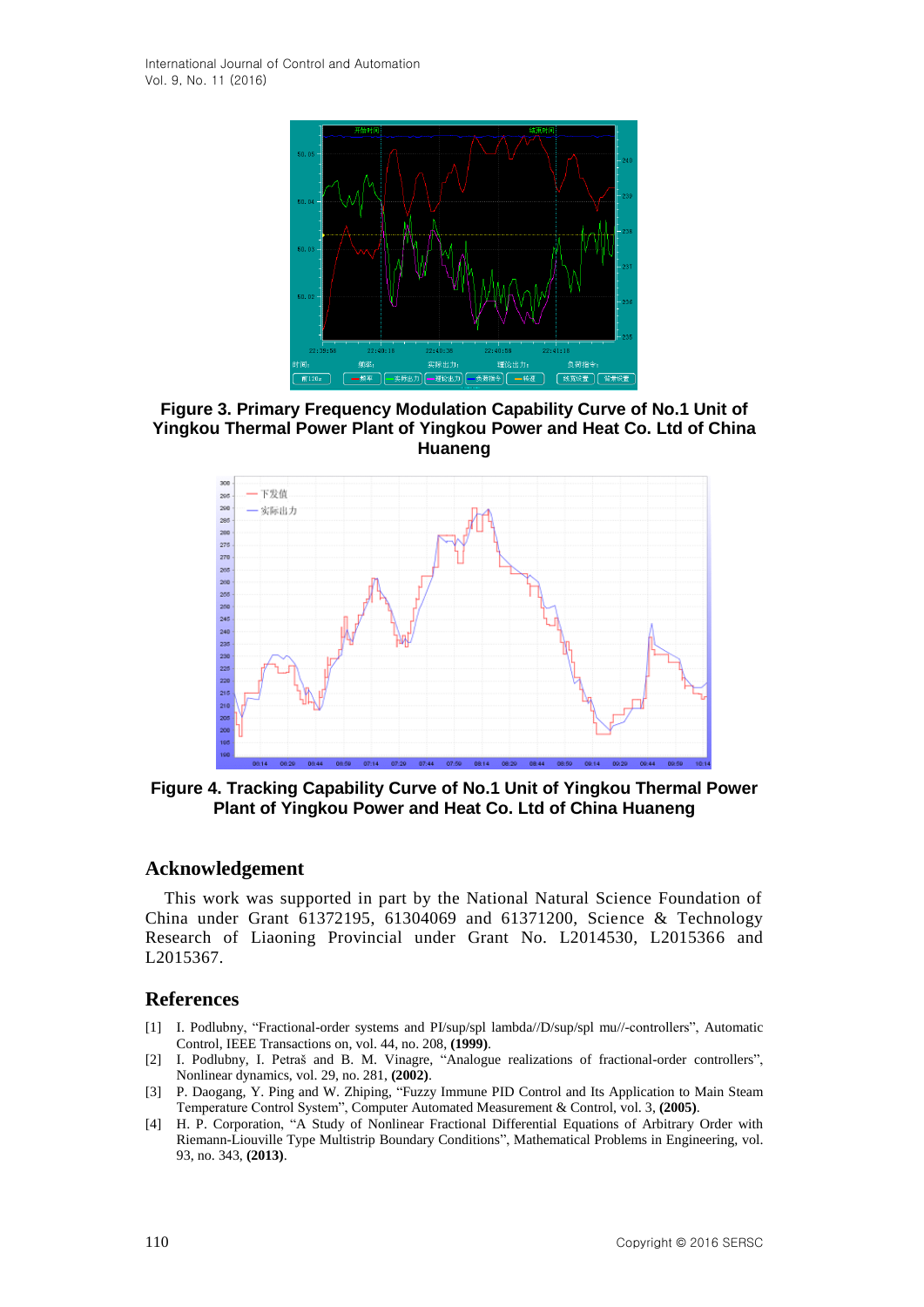- [5] L. Wang, J.J. Li, Y.H. Wang and Q.X. Guan, "Research on Coordinated Control System for Boiler-Turbine Units Based on Fractional-Order Control", Advanced Materials Research, vol. 276, no. 732, **(2013)**.
- [6] Bohannan and W. Gary, "Analog fractional order controller in temperature and motor control applications", J. Vib. Control, vol. 14, no.1487, **(2008)**.
- <span id="page-8-0"></span>[7] J. Wang, Y. Zhou and M. Fečkan, "Abstract Cauchy problem for fractional differential equations", Nonlinear Dynamics, vol. 71, no. 685, **(2013)**.
- [8] C. Ma and Y. Hori, "Fractional-Order Control: Theory and Applications in Motion Control", IEEE Industrial Electronics Magazine, vol. 4, no. 6, **(2007)**.
- <span id="page-8-1"></span>[9] D. Corinaldi, M. Palpacelli, L. Carbonari, L. Bruzzone and G. Palmieri, "Experimental analysis of a fractional-order control applied to a second order linear system",Mechatronic and Embedded Systems and Applications (MESA), vol. 1, **(2014)**.
- <span id="page-8-2"></span>[10] M. M. Khader, T. S. E. Danaf and A. S. Hendy, "A computational matrix method for solving systems of high order fractional differential equations", Applied Mathematical Modelling, vol. 37, no. 4035,**(2013)**.
- [11] R. Melício, V.M.F. Mendes and J.P.S. Catalão, "Fractional-order control and simulation of wind energy systems with PMSG/full-power converter topology", Energy Conversion & Management, vol. 51, no. 1250, **(2010)**.
- <span id="page-8-3"></span>[12] L.I. Zhi-Min,Q.Z. Sun,Y. Sun and X.P. Han, "Design of Fractional-order Controller for Diesel Engine System Based on BF-PSO", Control Engineering of China, vol. 19, no. 3, **(2012)**.
- [13] H. Ramezanian, S. Balochian and A. Zare, "Design of Optimal Fractional-Order PID Controllers Using Particle Swarm Optimization Algorithm for Automatic Voltage Regulator (AVR) System", Journal of Control Automation & Electrical Sysem, vol. 5, no. 601, **(2013)**.
- <span id="page-8-4"></span>[14] J. Lei, X. Meng and Z. Liu, "Freestyle Fractional Order Controller Design with PSO for Weapon System", Energy Procedia, vol. 13, no.7577, **(2011)**.
- <span id="page-8-5"></span>[15] K. J. Astrom and R. D. Bell, "Drum-boiler dynamies", Automatica, vol. 36, no. 363, **(2000)**.
- [16] M.S. Tavazoei, "Notes on integral performance indices in fractional-order control systems", Journal of Process Control, vol. 3, no. 20, **(2010)**.

### **Authors**



**Xinli Chi**, he received the M.S. degree from Liaoning University, Shenyang, China, in 2004. He is now an associate professor with Shenyang Institute of Engineering. His research interests include complex industry control, intelligence algorithm, and power system dynamic simulation.



**Yuyan Zhang**, she received the B.S. degree, M.S. degree, and Ph. D. degree from Northeastern University, Shenyang, China, in 1999, 2002, and 2014, respectively. She is now an associate professor with the Automation Department of Shenyang Institute of Engineering. Her research interests include fuzzy control and fuzzy systems, chaotic control, and complex systems.



**Sheng Lin**, he received the M.S. degree from Northeastern University, Shenyang, China, in 2007. He is now a lecturer with Shenyang Institute of Engineering. His research interests include complex process control, wireless power transfer and power quality monitoring.